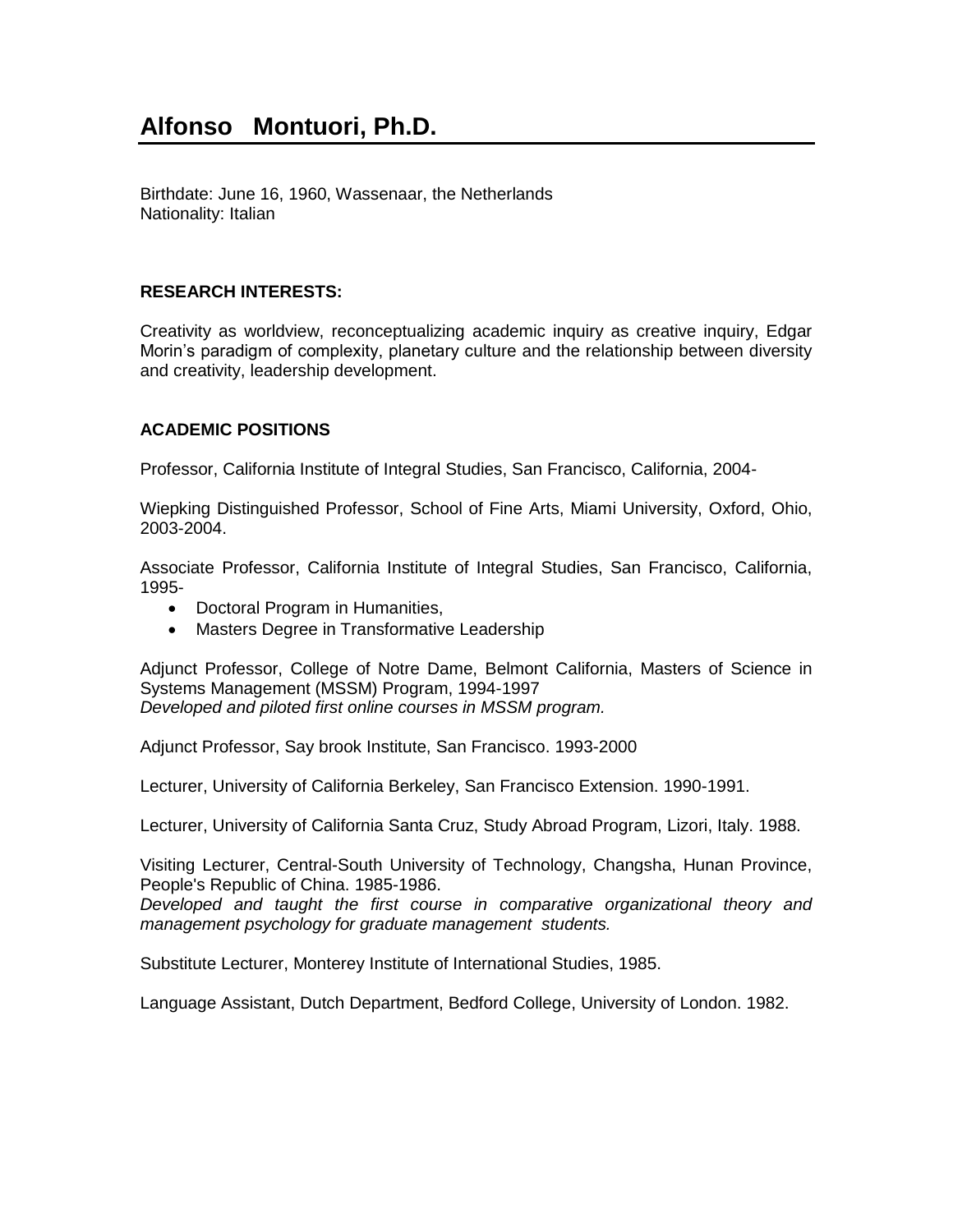### **ADMINISTRATIVE POSITIONS**

Program Director, Transformative Leadership MA, California Institute of Integral Studies, San Francisco, California, 2003-2005.

Assistant to the President for Special Projects, California Institute of Integral Studies, San Francisco, California, 1999-2000.

Chair of Graduate Studies, California Institute of Integral Studies, San Francisco, California, 1997-1999.

## **EDUCATION**

Saybrook Institute: Ph.D. in Human Science, with distinction, 1991. Dissertation: Towards a Theory Base for a Curriculum of Evolutionary Learning. *Concentration in systems theory and creativity research.*

Monterey Institute of International Studies: M.A. in International Policy Studies, 1986. *Concentration in cultural and psychological factors in international relations and international business.*

Bedford College, University of London: B.A. (Hons.), Dutch and Philosophy, 1982

Also studied: Psychology, University of Santa Cruz, 1987-88.

#### **PUBLICATIONS**

#### **Books**

- Montuori & R. Purser, (Eds). (In press). *Social Creativity. Vol. 3*. Cresskill, NJ: Hampton Press.
- Montuori & R. Purser, (Eds). (1999). *Social Creativity, Vol. 1*. Cresskill, NJ: Hampton Press.
- R. Purser & A. Montuori, (Eds). (1999). *Social Creativity Vol. 2*. Cresskill, NJ: Hampton Press.
- Montuori & I. Conti (1998). *Dal Dominio alla Partecipazione.* Milan: ETAS Libri.
- *Foreword by Gianluca Bocchi and Mauro Ceruti.*
- F. Barron, A. Montuori & A. Barron, (Eds.) (1997). *Creators on Creating*. New York: J.P. Tarcher/Putnam.
- Montuori (Ed.). (1996). *Unusual Associates: A Festschrift for Frank Barron*.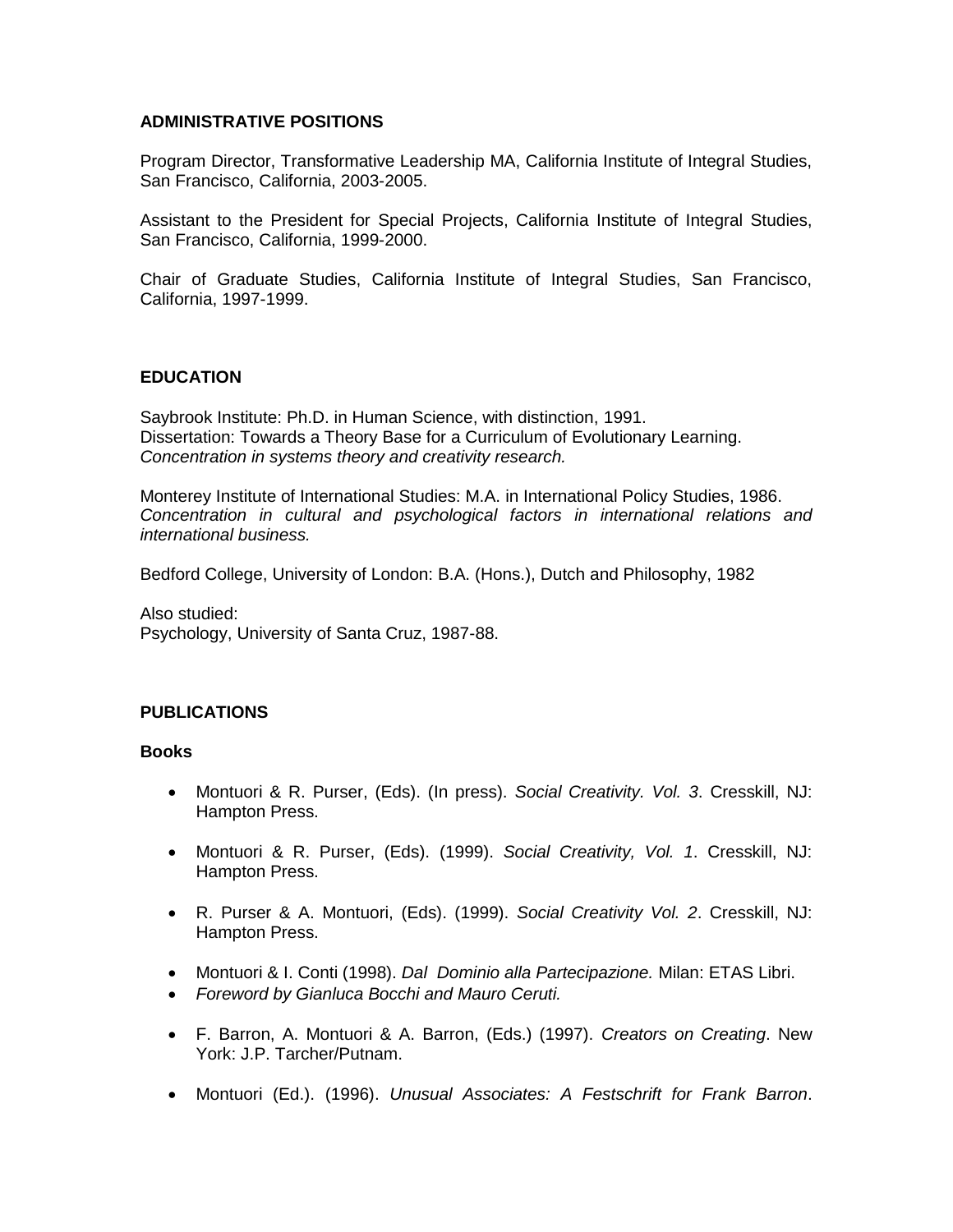Cresskill, NJ: Hampton Press.

- Montuori & I. Conti (1993). *From Power to Partnership: Creating the Future of Love, Work, and Community*. San Francisco: HarperCollins.
- *Foreword by Riane Eisler.*
- Montuori (1989). *Evolutionary Competence: Creating the Future*. Amsterdam: J.C. Gieben Publishers.

### **Refereed Articles in Journals and Proceedings**

- Montuori, A. (2005). Literature review as creative inquiry. Reframing scholarship as a creative process. *Journal of Transformative Education*. 3, 4, 374-393.
- Montuori, A. (2005). Gregory Bateson and the Challenge of Transdisciplinarity. *Cybernetics and Human Knowing*. 1, 16-37.
- In Italian:
- Montuori, A. (2005). Gregory Bateson e la sfida della transdisciplinarietà. *Elites*. *2/2005*, pp. 4-15.
- Montuori, A. (2005). Ricercare la creatività. [Researching creativity.] *Elites, 4/2004*, pp. 32-37.
- Montuori, A. (2005). How to make enemies and influence people. Anatomy of the totalitarian mindset. *Futures*. 37, 18-38.
- In Italian:
- Montuori, A. (2005). Come leader e gruppi dirigenti construiscono nemici per crearsi consenso nella collettività: analisi della mente totalitaria e anti-pluralistica. *Narrare il Gruppo: Prospettive Cliniche e Sociali*. 3, 3, 63-86.
- Montuori, A. (2004). Edgar Morin: A partial introduction. *World Futures: The Journal General Evolution*. 60, 5-6/200.
- Montuori, A., & Fahim, U. (2004). Cross-cultural encounter as an opportunity for personal growth. *Journal of Humanistic Psychology*. 44, 2, 243-263.
- Montuori, A. (2003). La complessità della creatività e la creatività della complessità. [The complexity of creativity and the creativity of complexity.] *Elites*. *3/2003*, pp. 42-48.
- Montuori, A. (2003). Frank Barron: A creator on creating. *Journal of Humanistic Psychology*. 43, 2, pp.7-23.
- Montuori, A. (2003). The complexity of improvisation and the improvisation of complexity. Social science, art, and creativity. *Human Relations*. 56(2) 237-255.
- Montuori, A. (2003). From strategic planning to strategic design. Reconceptualizing the future of strategy in organizations. *World Futures, The Journal of General Evolution*. 59, 1, 3-20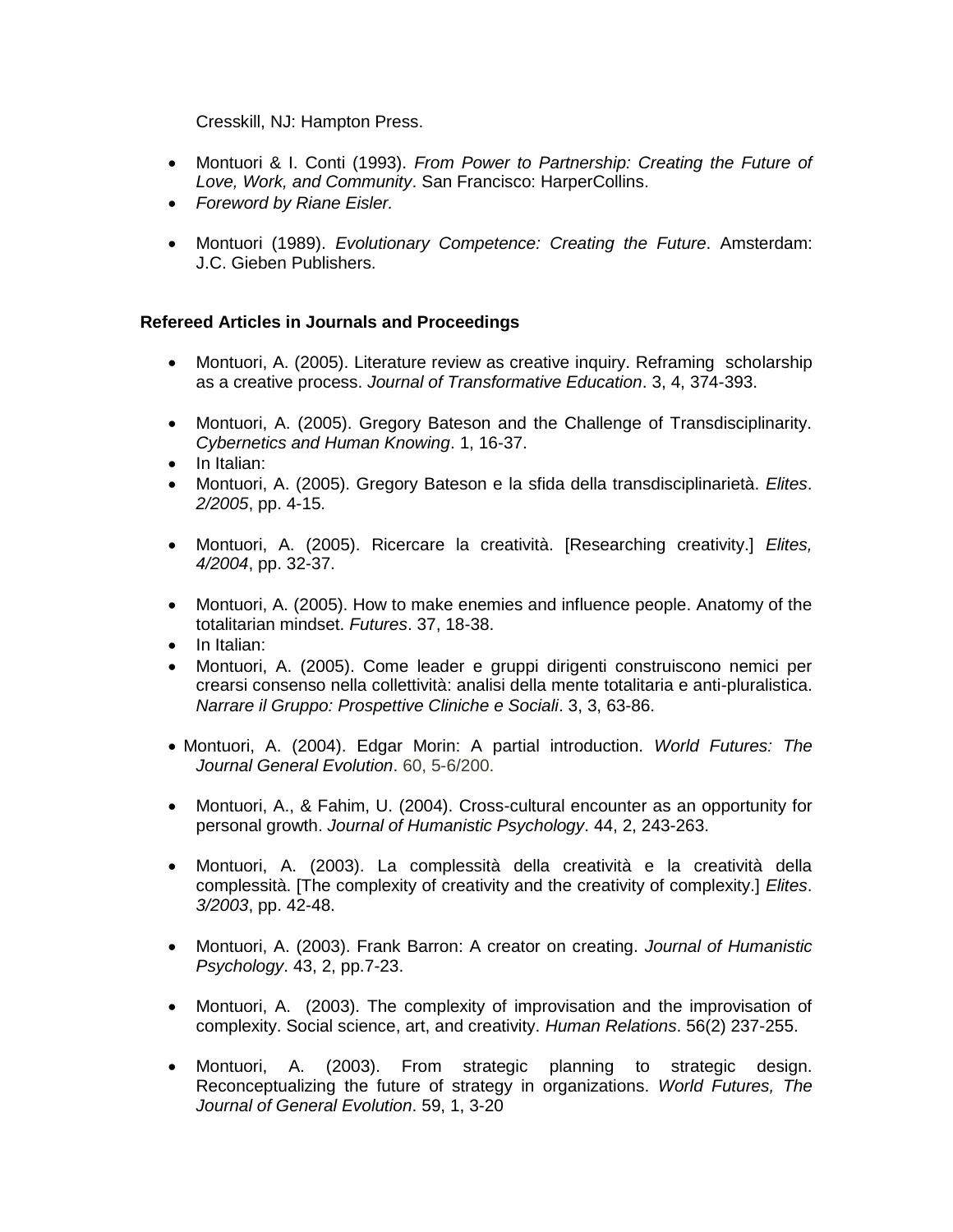- Beech, N., Cairns, G. & Montuori, A. (2002). Adjusting the granularity of management perception and action. *TAMARA: The Journal of Critical Postmodern Organization Theory*. 1, 3, 30-38.
- Eisler, R. & Montuori, A. (2002). L'organizzazione partecipativa. *Pluriverso* 22, 5
- Eisler, R. & Montuori, A. (2001). The partnership organization. *OD Practitioner*, 33, 1, pp.11-17.
- Montuori (2000). Verso un educazione per una cultura planetaria. [Towards an education for a planetary culture.] *Pluriverso*, 4-2000, 96-107.
- Montuori (1999). Planetary culture and the crisis of the future. *World Futures, The Journal of General Evolution*. 54, 1, 232-254.
- Montuori (1998). Postmodern systems theory, epistemology, and environment: The challenge of reconceptualization. *Best Papers of the Proceedings of the Academy of Management Conference*, Boston, August 1997. CD-ROM
- Montuori (1998). Social creativity, academic discourse, and the improvisation of inquiry. *ReVision*. pp. 21-24
- Montuori (1998). Gylany and planetary culture: Personal reflections. *World Futures, The Journal of General Evolution*. pp. 32-43
- Montuori (1998). Recontextualizing the dialectic of change: David Loye and generative conservatism. *World Futures, The Journal of General Evolution*. pp.35-46
- Montuori & R. Purser, (1997). Le dimensioni sociali della creatività. [The social dimensions of creativity.] *Pluriverso*, 1, 2, 78-88.
- Montuori & R. Purser, (1997). Complexity, epistemology, and ecology. *Academy of Management Review*, October, 21, 4, pp. 918-920.
- R. Purser & A. Montuori (1997). Ecocentrism is in the eye of the beholder. *Academy of Management Review*, July, 21, 3, pp. 611-613.
- Montuori, (1996).The art of transformation: Jazz as a metaphor for education. *Holistic Education Review*, Winter, 9, 4, pp. 57-62.
- Montuori & R. Purser, (1996). Context and creativity: Beyond social determinism and the isolated genius. A rejoinder to Hale. *Journal of Humanistic Psychology*. 36, 2, Spring, 34-43.
- Montuori (1996). *Gilania e cultura planetaria*. Pluriverso (Italy). 1,1 pp. 59-66
- R. Purser, C. Park, A. Montuori (1995). Limits to anthropocentrism: Towards an ecocentric organization paradigm? *Academy of Management Review*. 20, 4,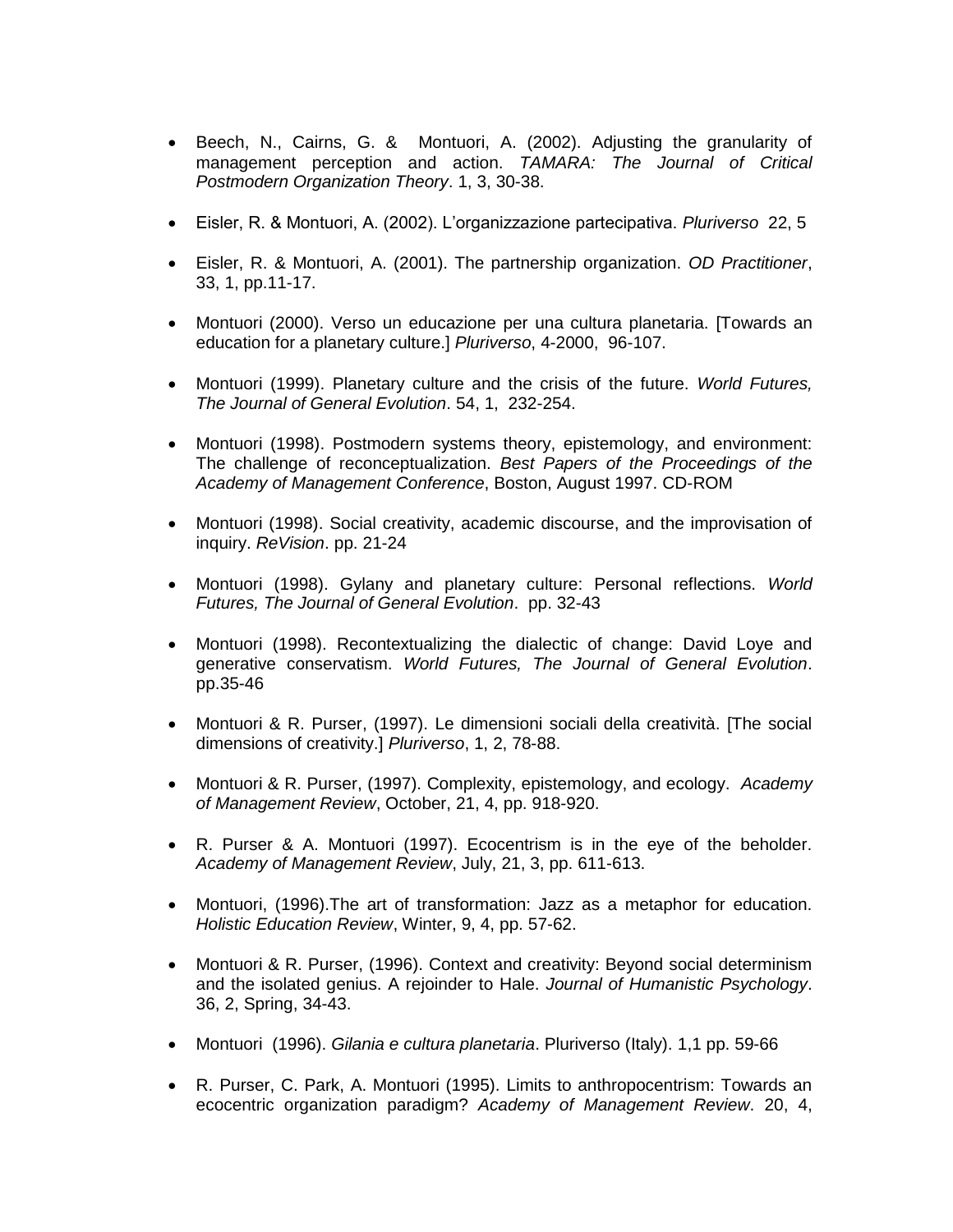1053-1089.

- Montuori & R. Purser, (1995). Deconstructing the lone genius myth: Towards a contextual view of creativity. *Journal of Humanistic Psychology*. 35, 3, pp. 69- 112.
- R. Purser & A. Montuori, (1994). Miles Davis in the Classroom: Using the jazz ensemble metaphor for enhancing team learning. *Journal of Management Education*. Vol. 18, 1, pp. 21-31.
- (Reprinted in Schermerhorn, Hunt, & Osborn (1996). *Managing Organizational Behavior*. New York: John Wiley.)
- Montuori (1993). Evolutionary Learning for a Post-Industrial Society: Knowledge, Creativity, and Social Ecology. *World Futures, The Journal of General Evolution*. Vol. 36, 181-202.
- Montuori (1992). Chaos, creativity, and self-renewal. *World Futures, The Journal of General Evolution*. Vol. 35, 193-209.
- Montuori (1991). Creatività e sistemi sociali nella società postmoderna. *Atti della Accademia Pontaniana*, Nuova Serie, Volume XL, 305-313.
- Montuori (1991). Creative human systems. In Proceedings of the International Society for Systems Sciences 34th Annual Meeting, Edinburgh, Scotland.
- Montuori (1991). Vico and Human Science. *Studi Filosofici*, VIII-IX.129-146.
- Montuori (1991). Plato's Republic and the Quest for a Human Science. *Corolla Londiniensis* 6, 53-70.
- Montuori (1983). Hans Lodeizen: De Duivel en de Avonturier. *Dutch Crossing*, no. 21.
- Montuori (1983). Hans Lodeizen: Oratio Pro Domo. *Dutch Crossing*, no. 20.
- Montuori (1983). Another side of Lodeizen. *Dutch Crossing*, no. 19.

#### **Chapters in books**

- Montuori (In press). The culture of transformation and the transformation of culture: Claudio Naranjo and the evolution of human potential. In *A Festschrift for Claudio Naranjo*. Nevada City: Gateways Books.
- Montuori & R. Eisler (In Press). Creativity, society, and the hidden subtext of gender. Towards a contextualized approach. In A. Montuori & R. Purser, (Eds.), *Social Creativity*, Volume 3. Creskill, NJ: Hampton Press.
- Montuori, A., Combs, A., & Richards, R. (2003). Creativity, consciousness, and the direction for human development. In Loye, D. (Ed.) *The great adventure:*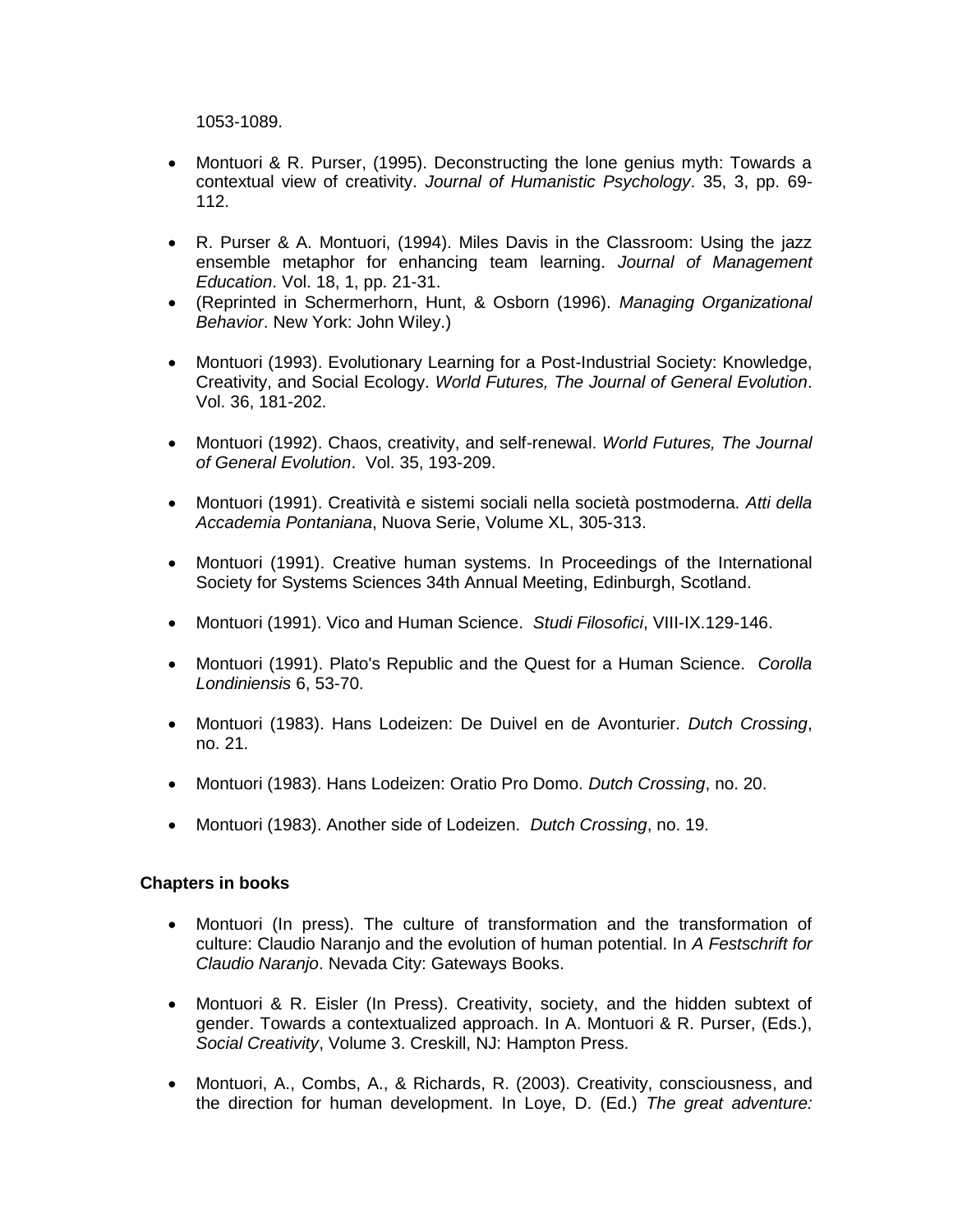*Toward a fully human theory of evolution*. Albany: SUNY Press.

- Montuori & R. Purser, (2000). Social creativity: Prospects and possibilites. In A. Montuori & R. Purser, (Eds.), *Social Creativity*, *Volume 1*. Cresskill, NJ: Hampton Press. With R. Purser
- Montuori & R. Purser, (1999 ). Introduction. In A. Montuori & R. Purser, (Eds.), *Social Creativity, Volume 2*. Cresskill, NJ: Hampton Press.
- R. Purser & A. Montuori, (1999). Organizing as if creativity mattered. R. Purser & A. Montuori, (Eds.), *Social Creativity, Volume 2*. Cresskill, NJ: Hampton Press.
- Montuori, (1998). Creativity and the evolutionary synthesis. In D. Loye, (Ed.), *The Evolutionary Outrider: Essays in honor of Ervin Laszlo*. New York: Gordon & Breach.
- Montuori, (1998). Creative inquiry: From instrumental knowing to love of knowledge. In J. Petrankar, (Ed.), *Light of Knowledge*. Oakland: Dharma Publishing.
- Montuori, (1996). Frank Barron's Ecological Vision. In A. Montuori (Ed.), *Unusual Associates: A Festschrift for Frank Barron*. pp. 148-163. Creskill, NJ: Hampton Press.
- Montuori & R. Purser, (1996). Ecological futures: Systems theory, postmodernism, and participative learning in an age of uncertainty. In D. Boje, D. Gephart, & T. Joseph, (Ed.). *Postmodernism and Organization Theory* pp.181- 201 Newbury Park: Sage.
- R. Purser & A. Montuori, (1995). Varieties of knowledge work experience: A critical systems inquiry into epistemologies and mindscapes of knowledge production. In M. Beyerlein (Ed.), *Advances in Interdisciplinary Studies of Work Teams,* pp.117-162 Greenwich, CT: JAI Press.
- Montuori, (1993). Knowledge, Learning, and Change: Exploring the Systems/Cybernetic Perspective. In *Mastery of Mind*, L. Bradburn & J. Petranker, (Eds.) pp. 252-297. Berkeley, CA: Dharma Press.

## **Chapters in Encyclopedias and Handbooks.**

- R. Eisler & A. Montuori, (2002). Partnership in organizations. In *Handbook of workplace spirituality and organizational performance*, (pp. 46-56) R. A. Giacalone; C. L. Jurkiewicz (Eds.) M.E. Sharpe Publishers.
- Montuori & R. Purser (2001). Humanistic psychology in the workplace. In Bugental, J.F.T., Schneider, K., & J. Pierson (Eds.). *Handbook of Humanistic Psychology*. (pp. 635-644) Thousand Oaks, CA: Sage.
- Montuori (Forthcoming). General Systems Theory. In S. Clegg & J. Bailey (Eds.) *International Encyclopedia of Organization Studies*. Thousand Oaks, CA: Sage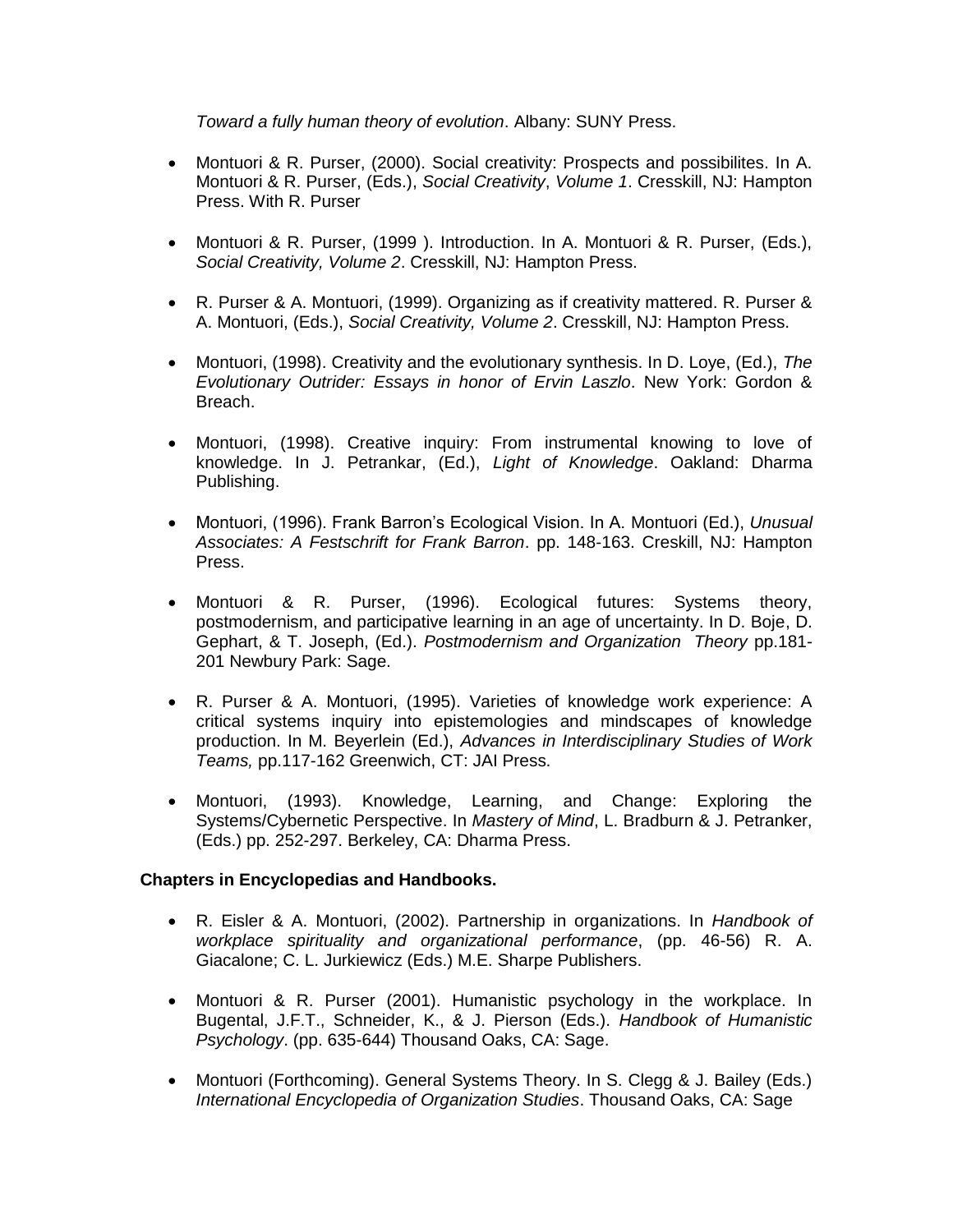### **Forewords and Introductions.**

- Montuori (In Press). Foreword. Loye, D. *The Hit Predictors*. Cresskill, NJ: Hampton Press.
- Montuori (2005). *The One quest. A map of the ways of transformation. (Consciousness Classics.)* Nevada City: Gateways Books.
- Montuori (2002). Foreword: Zeiss, C. *True Partnership*. *Revolutionary Thinking about Relating to Others*. San Francisco: Berrett-Kohler.
- Montuori (2002). Foreword: Bateson, G. *Mind and Nature*. Cresskill, NJ: Hampton Press.
- Montuori (2002). Foreword: Bocchi, G., & Ceruti, M. *The Narrative Universe*. Cresskill, NJ: Hampton Press.
- Montuori (1999). Foreword. In E. Morin & A.B. Kern, *Homeland Earth. Manifesto for the new millennium*. Cresskill, NJ: Hampton Press.

### **Miscellaneous Publications**

- Montuori, A. (2003). Frank X. Barron (1922-2002) *American Psychologist*.
- R. Eisler & A. Montuori, (2001). The partnership organization: A systems approach. *OD Practitioner*.
- Montuori, (1995). Word. *Komotion International*. 8. pp.20-26
- Montuori, (1995). San Francisco Acid Jazz. *Bounce Magazine (Japan)*, pp. 24- 25.
- Montuori, (1994). Imagination. *Komotion International*. 7, 3-11.
- Montuori, (1994). The Social Future of Creativity. *Komotion International*, 6, pp. 3-12.
- Montuori, (1991). Miles Davis: The Leadership Challenge of Successful Innovation. In Managing Innovation, *Training Manual, Innovation Series*, pp. 5- 10, Barnes and Conti Associates, Albany, California.
- Montuori, (1987). Chinese students are fighting against bureaucracy. Editorial, *Santa Cruz Sentinel*.

## **BOOK REVIEWS**

Several dozen book reviews in journals including *Journal of Creative Behavior*, *Systems Practice*, *Creativity Research Journal*, *World Futures, Journal of Transformative Education*.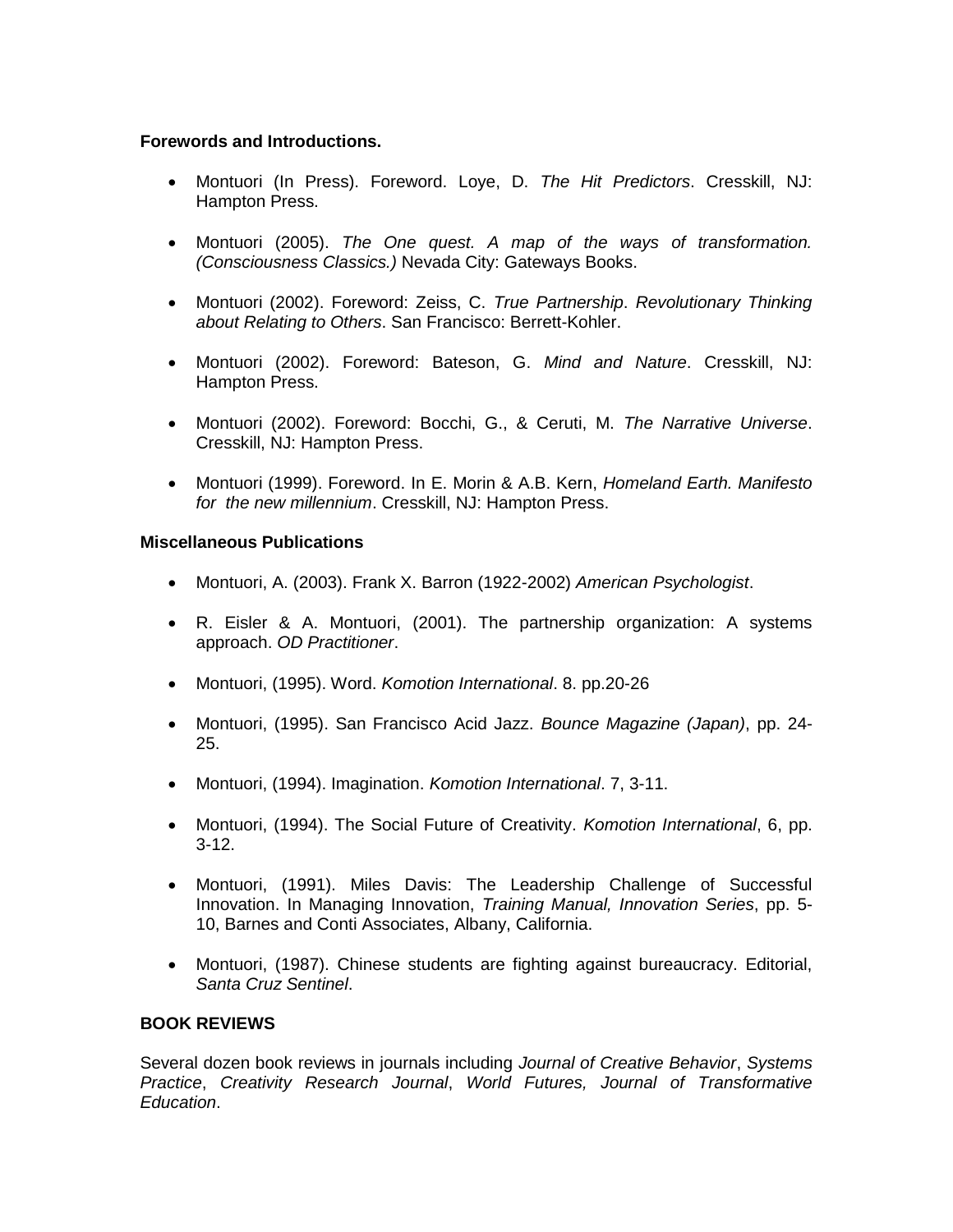## **TRANSLATIONS**

- *The Narrative Universe*, by Gianluca Bocchi and Mauro Ceruti. Translated from the Italian, *Origini di Storie*, Milan, Feltrinelli. Hampton Press, Cresskill, NJ, 2002.
- *Solidarity or Barbarism: A Europe of diversity against ethnic cleansing*, by Gianluca Bocchi and Mauro Ceruti. New York: Peter Lang 1997.Translated from the Italian *Solidarietà o Barbarie*, Milano, Raffaello Cortina.
- *Constraints and Possibilities*. *The evolution of knowledge and knowledge of evolution*, by Mauro Ceruti. Gordon & Breach, New York, 1994. Translated from the Italian, *Il Vincolo e la Possibilità*, Milan, Feltrinelli.

### **PROFESSIONAL PRESENTATIONS AND SYMPOSIA**

- Montuori, A. Complexity and Transdisciplinarity. Paper presented at the Conference on the Complex Method, Central South University, Changsha, Hunan Province, People's Republic of China, March 2005
- Participated in invitational conference, Dusseldorf, Germany, on Science and the Akashic Field, w/ Ervin Laszlo, Rupert Sheldrake, Ralph Abraham, Karl Pribram, Allan Combs, and others, November 2004.
- Creativity and Improvisation in Art and Life. Presentation at Art & Soul Conference, SEED University, Santa Fe New Mexico, March 2004.
- Cairns, G., Montuori, A., & Beech, N. Beyond and Between Nihilism and Social Hope: Stumbling on the edge of a positive postmodernity, Sub-theme 32 "Odysseys of Organising : Philosophy in Search of the Other," EGOS Colloquium, Lyon 5-7th July 2001.
- Cairns, G, Beech, N. & Montuori, A. The Good, the Bad and the (Sm)ugly Complacent: A postdichotomous critique of "good" managerial theory, intent and action. Critical Management Studies Conference in Manchester, July 2001.
- R. Jenner, & A. Montuori Techniques for Effective Management of Entrepreneurial Alliance Networks As Complex Adaptive Systems. Panel on "Corporate and Management Education - Alliances for the Development of Entrepreneurship," CEEMAN conference, Trieste, Italy. October 3, 2000.
- Discussant, with Peter Reason. Panel on *Beyond Linear Change Logics: Theorizing Challenges and Opportunities*. Academy of Management Conference, Toronto, August 3-8 2000.
- Montuori Strategy and/as organizational change: reconceptualizing evolution, adaptation, and environments. Academy of Management Conference, Toronto, OD Track, August 3-8 2000.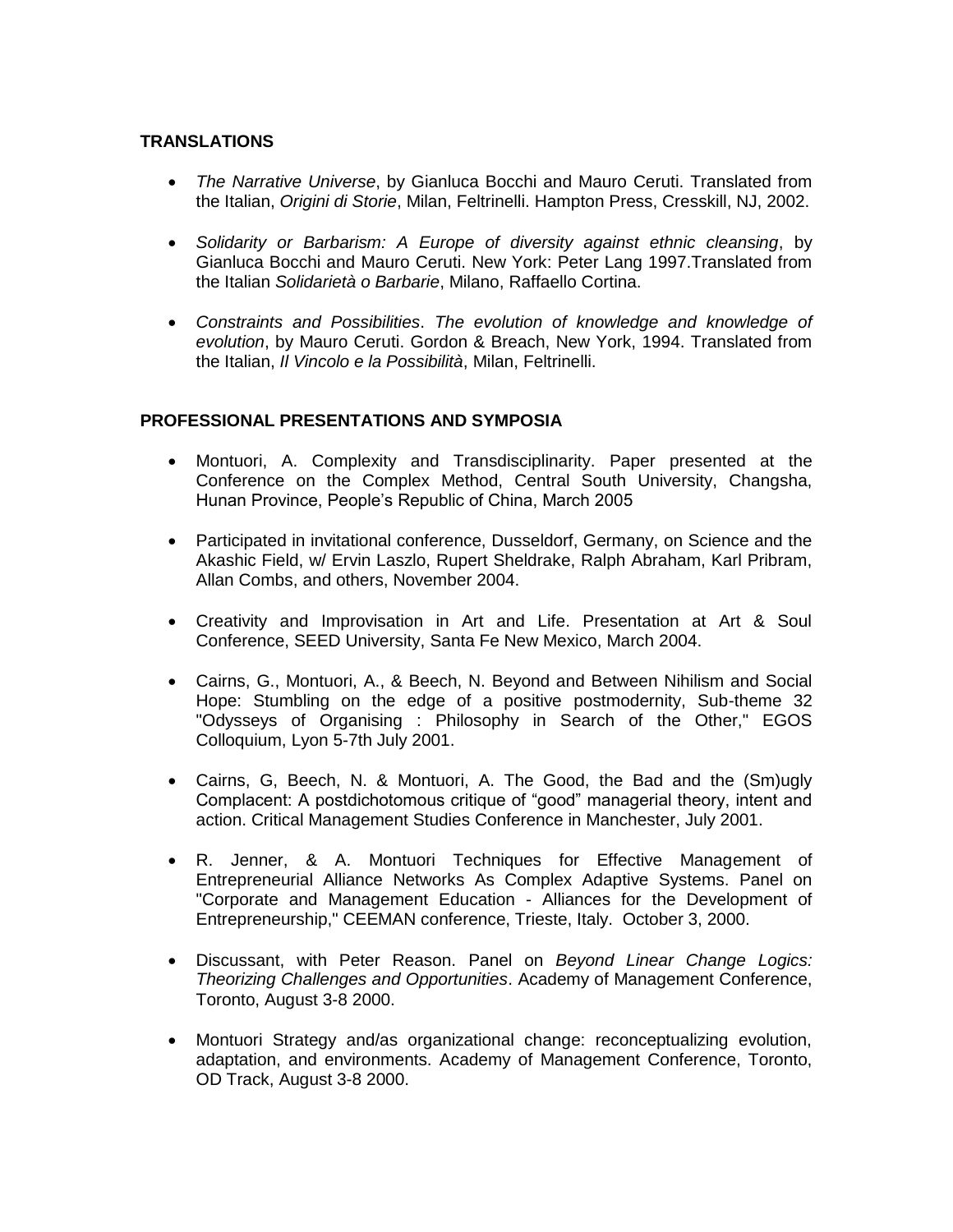- Montuori & R. Purser In Search of Creativity: Beyond Individualism and Collectivism. Western Academy of Management Conference, Hawaii, March 2000.
- Rediscovering the self in theory and practice. International Association of Business Divisions Conference, Postmodern Track, Las Vegas, February 2000.
- Re-committing Ourselves to an Effective United Nations (panel), United Nations Association of the USA Monterey Bay Chapter, Monterey Institute of International Studies, October 23, 1999.
- Chaired panel discussion on Complexity, Evolution, and Organization Theory. Academy of Management Conference, Chicago, August 1999.
- Montuori The power of music. Metaphors of creativity and organization. Academy of Management Conference, Chicago, August 1999.
- Montuori The challenge of complexity in Planetary Culture. International Society of Systems Science Conference, Asilomar, Pacific Grove, California. June 30, 1999.
- Montuori Cross-Cultural and Global Organizations in the 21st Century: An Introduction to Culture and Cross-Cultural Management. Conference on Managing Cross-Cultural Global Alliances: A Look at U.S. Joint Ventures and Alliances in Japan and China, SFSU/College of Business, Center for Global Competitiveness, April 30, 1999.
- Montuori Planetary Culture and the Crisis of the Future. Conference on Planetary Culture, Club of Budapest and Grauso Foundation. January 30, 1999, Cagliari, Sardinia, Italy.
- Montuori Complexity and Planetary Culture. Inter-Latin Conference on Complex Thought. September 1998, Candido Mendes University, Rio de Janeiro, Brazil.
- Organizing as if creativity mattered. Co-chair panel at Academy of Management Conference, San Diego, CA, August 7, 1998
- Montuori Ecological thinking: cultural and psychological factors. Invited presentation at Advanced Study Course on System Complexity and ecosustainable development, co-sponsired by the University of Padua, Italy, and the European Union Commission on Science, Research, and Development. Erice, Sicily, Italy. September 11, 1997.
- Montuori Social creativity: a systems approach. Saybrook Institute residential meeting. Red Lion Inn, Rohnert Park, November 1996.
- Montuori The art of organization and the organization of art. Presentation at the panel on Building trust-based organizations. Keynote Speech, Starr Symposium, University of Missouri Kansas City, April 3, 1995.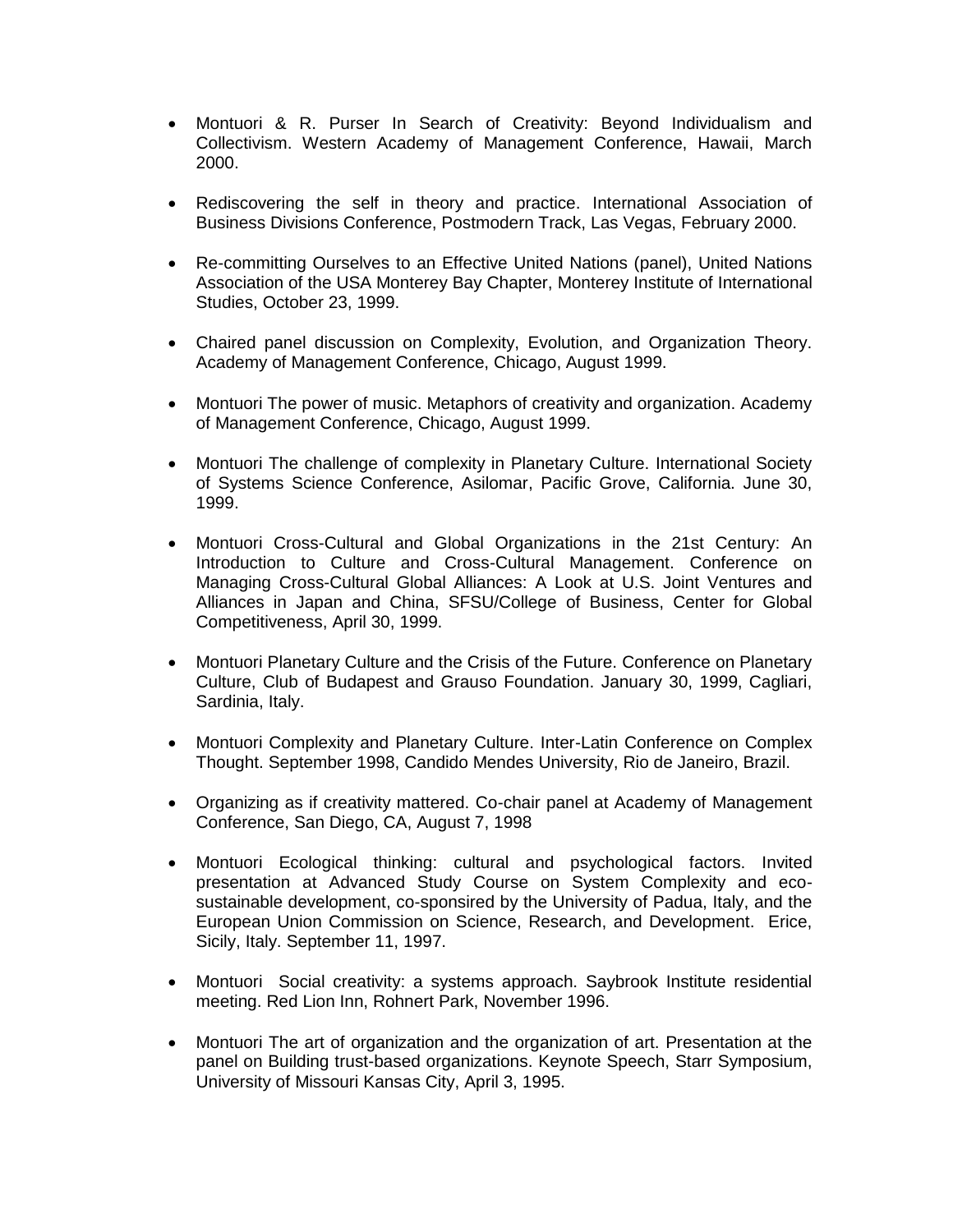- Montuori Partnership and Quality: The Lessons from Jazz. Keynote Speech, U.S. Department of Labor 6th Heartland Conference, ìPartnership and Total Quality,î Kansas City, Missouri, March 29, 1995.
- Montuori From Power to Partnership: Women and Men Working Together. Keynote Speech, Starr Symposium, University of Missouri Kansas City, November 8, 1994.
- Montuori The Meaning of Partnership. Association of Family Therapists of Northern California, Berkeley, CA, November 12, 1993.
- Montuori The New Creativity. Presentation at the Center for Western European Studies, University of California Berkeley, Moses Hall, November 5, 1993. Lucia Chiavola Birnbaum, respondent.
- Montuori & I. Conti, The Meaning of Partnership. Fireside Chat, National Organizational Development Network Conference, Sheraton Palace Hotel, San Francisco, CA, October 18, 1993.
- Montuori Exploring Partnership in Business. AECT Conference, Sun Microsystems, Milpitas, CA. September 28, 1993.
- Montuori What is Social about Creativity? Presentation at Saybrook Residential Colloquium, Asilomar Conference Center, Pacific Grove, CA, July 9, 1993.
- Montuori The Social Dimensions of Creativity. Presentation in a panel discussion of The Social Construction of Creativity, Santa Sabina Conference Center, Dominican College, San Rafael, January 11, 1993.
- Montuori From Power to Partnership. Presentation at Saybrook Residential Colloquium, Asilomar Conference Center, Pacific Grove, CA, December 8, 1992.
- Montuori Creativita e Progetto Sociale Postmoderno. Paper presented at the Accademia Pontaniana, Naples, Italy, February 1991.
- Montuori The role of partnership and creativity in globalizing the curriculum. Keynote Speech, The Association of University of Wisconsin Professionals/American Federation of Teachers Higher Education Conference, Globalizing the Curriculum, Madison, Wisconsin, November 16, 1990.
- Montuori American culture and psychology. Presentation at the Central-South University of Technology, Changsha, Hunan Province, Peopleís Republic Of China, June 1986.

# **LANGUAGES AND INTERNATIONAL EXPERIENCE**

- Italian, Dutch, English: Fluent
- Greek, French: Good
- Lived in Lebanon (4 yrs.), Greece (7 yrs.), England (12 yrs.), People's Republic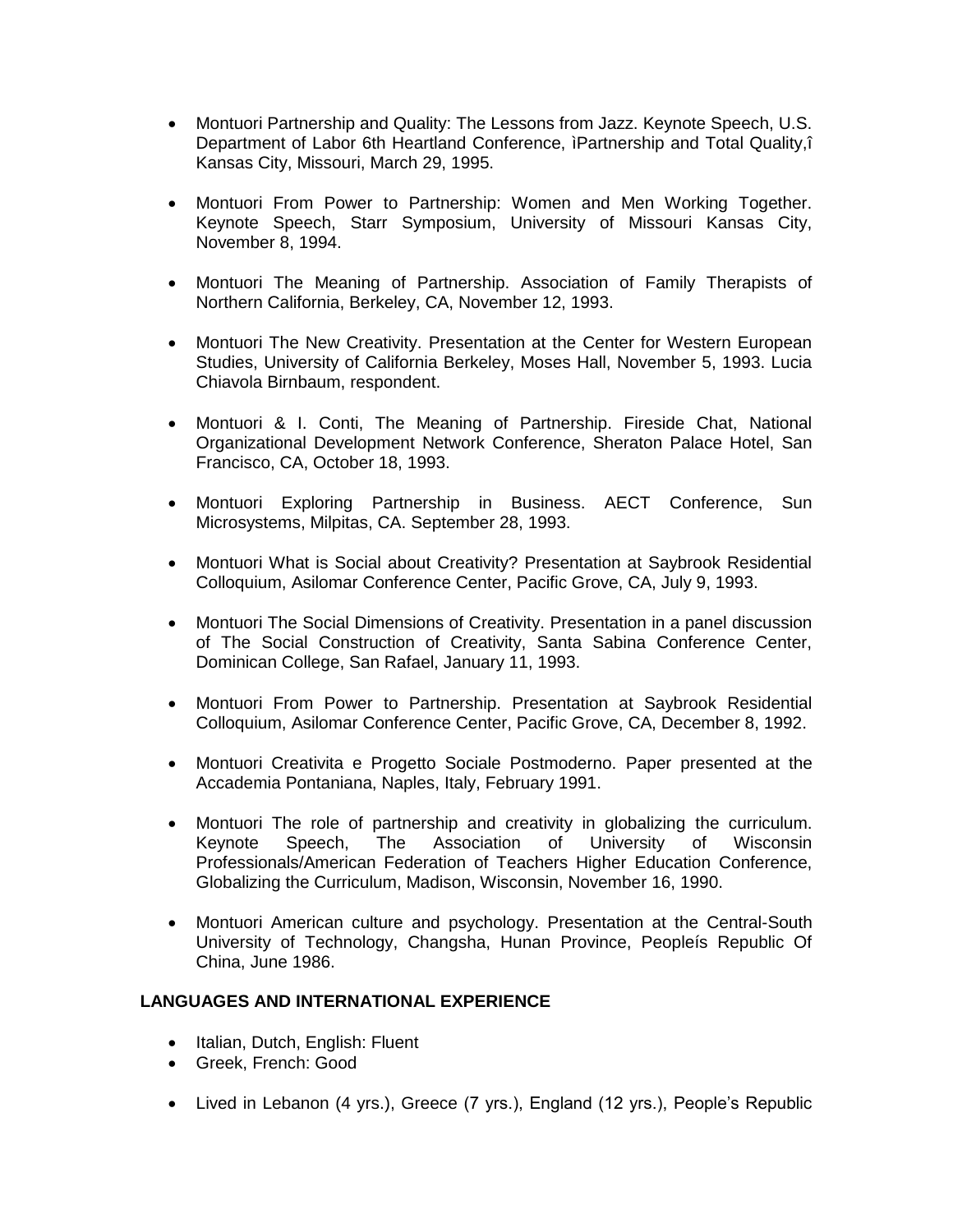of China (1 yr.). Extensive travel in Europe and Asia.

# **CONSULTING & TRAINING**

- Principal, *Evolutionary Strategies*, a firm focused on developing leadership capacities both for high-potential managers and executives in organizations. 2002-
- Associate, *Lisardco*: A Bay Area Executive development firm, working with CEOs, VPs. and Directors of Fortune 500 companies. 2000-2002
- *Barnes & Conti Associates Inc.* 1991-1993 Research and development of training material on innovation and creativity; research applications of partnership model to business; training and consulting on creativity and innovation.
- Independent Researcher, Speaker, and Consultant. 1989-
- Clients have included Procter & Gamble, Network Appliance, Interstate Insurance, Training Vision (Singapore), Pacific Bell, Stentor Group (Canada) Kaiser Permanente, Omnitel-Olivetti (Italy), ENEL (Italy), U.S. Department of Labor, University of Missouri Kansas City, Nestle` Beverage, Pilkington Barnes Hinde, 3Com, Progressive Insurance, and others.

## **OTHER PROFESSIONAL EXPERIENCE:**

President, Banana Records, London, England, 1979-1983

Interpreter and translator: Scotland Yard, London, England, 1979-1983

#### **Sound Recordings**

- *Heart and Soul: Live in San Francisco*. Kitty Margolis. Mad-Kat Records CD, San Francisco, 2004. Co-Producer.
- (Best 10 jazz albums of the year, New York Newsday; Best 10 vocal albums of the year, International Association of Jazz Educators)
- *Left Coast Life*. Kitty Margolis. Mad-Kat Records CD, San Francisco, 2001. Co-Producer.
- (Best vocal album of the year, International Association of Jazz Educators, 2002; Nominee, California Music Awards, 2003, Best Jazz Album)
- *Straight up with a Twist*. Kitty Margolis. Mad-Kat Records CD, San Francisco, 1997. Co-Producer.
- *Evolution*. Kitty Margolis. Mad-Kat Records CD, San Francisco, 1994. Co-Producer.
- (Nominated for a Bay Area Music Award, Best Jazz Album, 1995.)
- *Marieke van Niemeghen*. Composed and performed music for medieval play performed by Bedford College Players at Bedford College, University of London, and Cambridge University, Spring-Fall, 1982.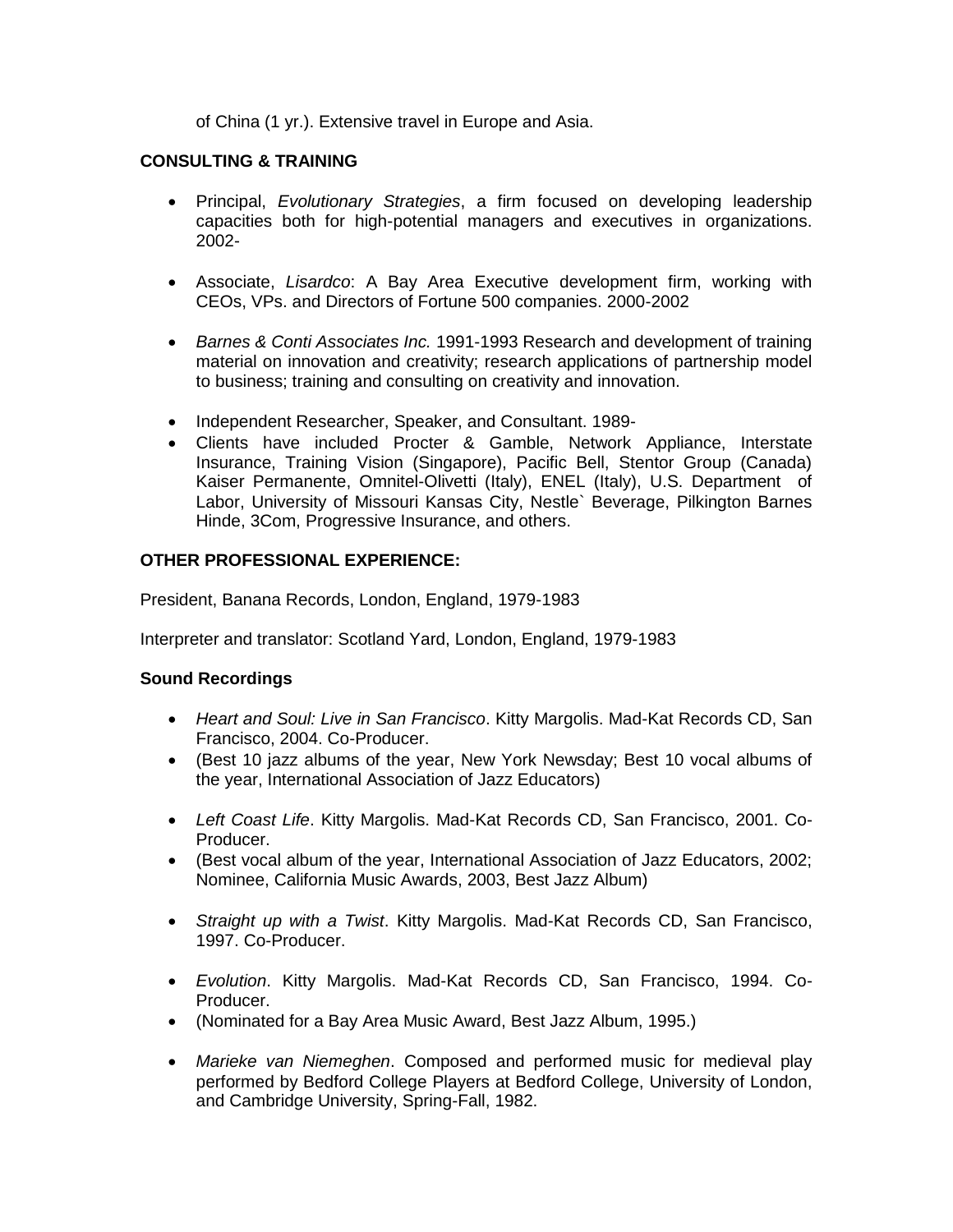- *Remipeds*. Remipeds. London, Rialto Records LP, 1982. Performed on saxophone and flute, Producer.
- *Ignore me*. The Gas. London, Polydor Records, Single, 1981. Performed on saxophone.
- *Remipeds*. Remipeds. Rialto Records. London. 1982
- Performed on saxophone and flute, Producer.
- *The Tahiti Syndrome*. The Rainbow Remiped Dance Band. London, Banana Records LP, 1980. Performed on saxophone and flute, Producer.
- *The continuing dream of the Rainbow Remiped*. The Rainbow Remiped Dance Band. Banana Records. Single, London, 1979. Performed on saxophone and flute, Producer.

### **PROFESSIONAL ASSOCIATIONS**

- Scientific Advisory Board, Universidad del Mundo Real Edgar Morin, Hermosillo, Sonora, Mexico.
- *General Evolutionary Research Group* (GERG), Frankfurt, Germany.
- An international group of researchers headed by Ervin Laszlo focusing on the development and application of general evolution theory.
- *Association Pour La Pensée Complexe* (Association for Complex Thought), Paris France.
- An international group of researchers headed by Edgar Morin focusing on the development and application of Morin's "complex thought."
- National Resource, Women's Center, University of Missouri Kansas City.
- Academy of Management.
- Project Director, Center for Creative Inquiry, Berkeley, California.

#### **EDITORIAL ROLES**

- General Editor, Hampton Press, Book Series *Advances in Systems Theory, Complexity, and the Human Sciences*.
- Authors in the series include Edgar Morin, Ervin Laszlo, Gregory Bateson (reissue), Allan Combs, Gianluca Bocchi and Mauro Ceruti.
- Associate Editor, *World Futures, The Journal of General Evolution*.
- Editorial Board*, Journal of Research Practice*.
- Editorial Board, *Journal of Transformative Education*.